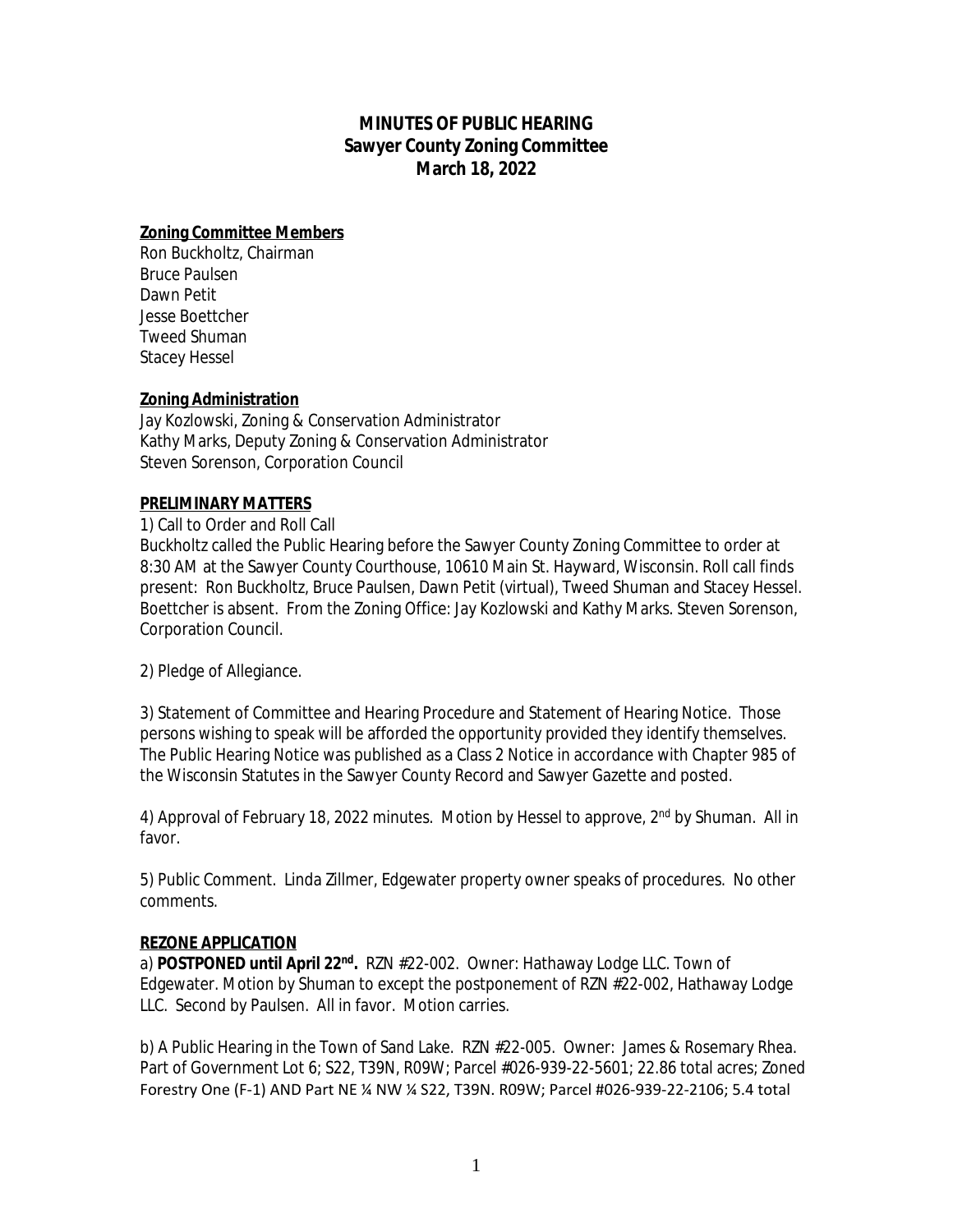acres; Zoned Forestry One (F-1). Purpose of request is to rezone 4.69 acres of parcel -5601 and the 5.4 acres of parcel -2016 for a total of 10.09 acres of F-1 zone district to Commercial One (C-1) for mini storage units. Kozlowski reads the withdraw letter for RZN #22-005, James & Rosemary Rhea. Motion by Paulsen to accept the withdraw of RZN#22-005, second by Shuman. All in favor. Motion carries.

# **CONDITIONAL USE APPLICATION**

a) A Public Hearing in the Town of Winter. CUP #22-004. Owner: Shaun & Stephanie Melarvie. The SW ¼ of the NW ¼; S23, T39N, R05W; Parcel #032-539-23-2301; 40 total acres; Zoned Agricultural One (A-1). Purpose of request is to have a U-Haul dealership (under new & used car sales). Per section 17.4(B)(16). The maximum units would be 10 trucks & 10 trailers. Kozlowski reads the application, staff report, Town opinion and neighbor opinion letters. Motion by Petit to open the public hearing portion of the application, second by Hessel. All in favor. Shaun Melarvie, owner speaks in favor of the application. No other comments. Motion to come out of the public hearing portion by Petit, second by Hessel. All in favor. Kozlowski reads the discussion/action portion of the application. Discussion held by Committee. Motion by Hessel to approve the application, second by Paulsen. No other discussion. Findings of Fact: It would not create an air quality, water supply, or pollution problem. It is consistent with the Town comprehensive plan. Roll call finds Shuman – yes, Hessel – yes, Buckholtz – yes, Paulsen – yes, Petit – no. 4 to 1 Motion carries.

b) A Public Hearing in the Town of Edgewater. CUP #22-005. Owner: Beverly Skar. Agent: Joshua O'Rourke. Part of Government Lot 1, S33, T38N, R09W; Parcel #008-938-33-5108; 44.84 total acres; Zoned Forestry One (F-1) and Residential/Recreational One (RR-1). Purpose of request is to have a 1000 square foot commercial building for recreational sales & marina, per section 17.2(B) (3). This request would be only for the land East of County Hwy F between the road and Lake Chetek; approximately 3.06 acres. Kozlowski reads the application, staff report, Town opinion and Neighbor opinion letters. Motion to open the public hearing portion of the application by Shuman, second by Petit. All in favor. Joshua O'Rouke, agent speaks in favor of the application. Linda Zillmer, Edgewater property owner speaks of concerns and that it is not consistent with the Town's Comprehensive Plan. Motion by Hessel to come out of the public comment portion of the application, second by Paulsen. All in favor. Kozlowski reads the discussion/action portion of the application. Discussion held by Committee, Steve Sorenson, Corporation Council and Kozlowski. Motion to adjourn case #22-005, Skar/O'Rourke by Paulsen with conditions of additional information for an engineered for the driveway, grading for building and driveway permit from the County. Second by Shuman. Roll call finds: Hessel – yes, Buckholtz – yes, Paulsen – yes, Petit – no, Shuman – yes. 4 to 1 in favor to adjourn case #22- 005. Motion carries.

c) **OWNER WITHDRAWN** - CUP #22-008. Owner: Delta23 Outfitters LLC. Town of Round Lake. Kozlowski reads withdraw letter. Motion by Shuman to approval the withdraw of the application, second by Paulsen. All in favor. Motion carries.

10 minutes break, Buckholtz calls the meeting back to order at 9:48am.

Motion by Hessel to hear both cases at the same time, second by Shuman all in favor. Motion carries.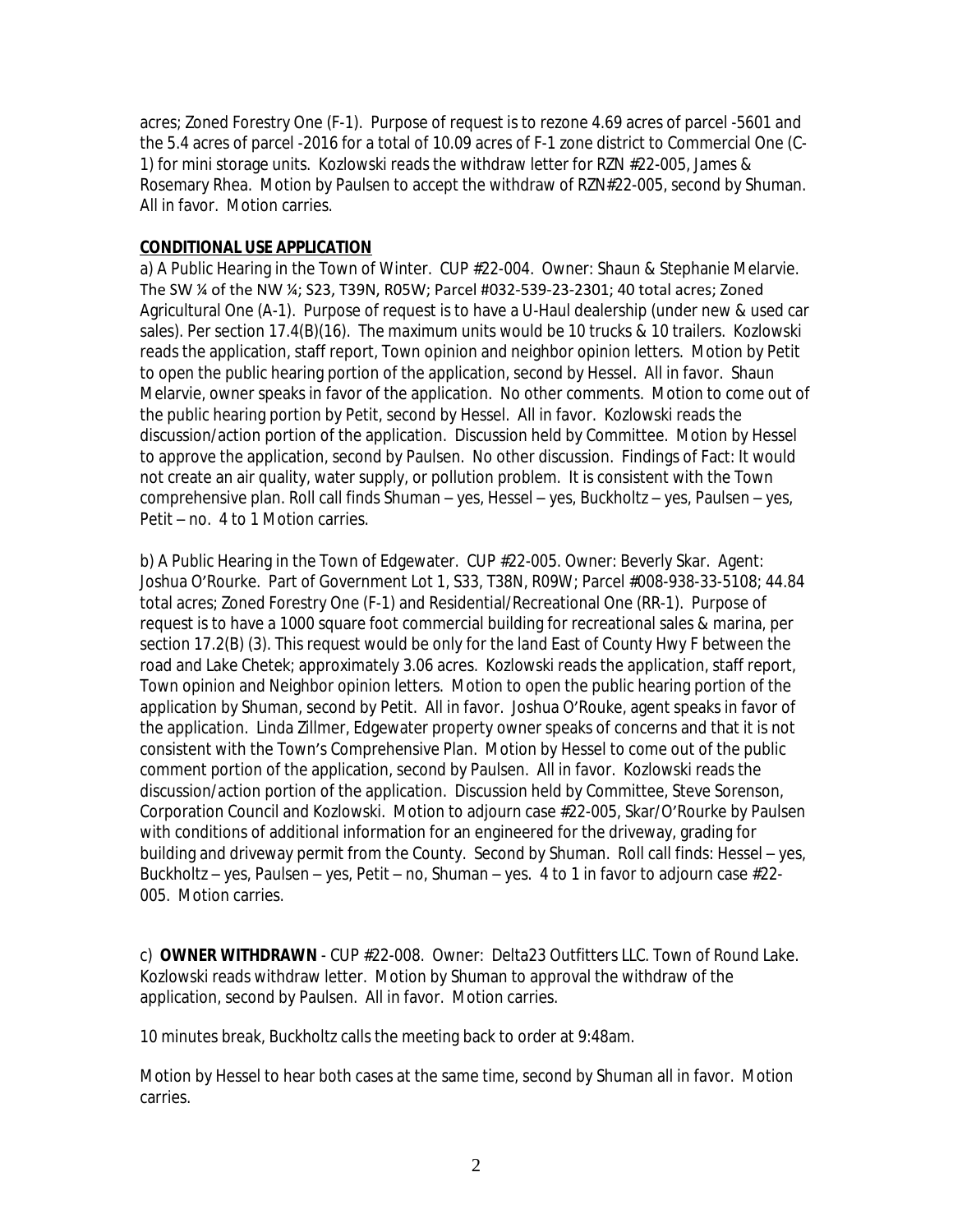### **REZONES WITH CONDITIONAL USES**

a) A Public Hearing in the Town of Bass Lake. RZN #22-003. Owner: Pinewood Properties LLC. Part of the N ½ S4, Part Lot CSM 16/41 #4022; S04, T40N, R09W; Parcel #002-940-04-2108; 73.18 total acres. Purpose of request is to rezone all Agricultural One (A-1) upland area excepting the Commercial One (C-1) area of 5.5 acres and the Shoreland-Wetland (S-W) area of approximately 1.5 acres, leaving approximately 66.18 acres to be rezoned to Residential/Recreational Two (RR-2). Purpose of the rezone request to RR-2 is to then apply for a Condition Use Permit for a 197 site RV Park. All sites are Southeast of Spring Creek. Leaving a buffer of existing golf course holes around perimeter of property. The Commercial One (C-1) portions are excluded from this request and would including an existing lodge area. A Public Hearing in the Town of Hayward, RZN #22-004, Owner: Pinewood Properties LLC. Part of the NE  $\frac{1}{4}$ , the NW  $\frac{1}{4}$ , the SW  $\frac{1}{4}$ , and the SE  $\frac{1}{4}$  all of the SE  $\frac{1}{4}$ , Part Lot 1 CSM 16/41 #4022; S33, T41N, R09W; Parcel #010-941-33-4107; 87.89 total acres; Zoned Agricultural One (A-1). Purpose of request is to rezone all Agricultural One (A-1) upland area excepting the Shoreland-Wetland (S-W) area of approximately 35.68 acres, leaving approximately 52.21 acres to be rezoned to Residential/Recreational Two (RR-2). Purpose of the rezone request to (RR-2) is to then apply for a Conditional Use Permit for a 197 site RV Park. All sites are Southeast of Spring Creek. Leaving a buffer of existing golf course holes around perimeter of property. Kozlowski reads the application, staff reports, Bass Lake & Hayward Town opinions. Neighbor letters were sent to the Committee to review. All Committee members acknowledge that they did read through all the correspondence that was emailed. Motion to open the public hearing portion of the cases by Hessel, second by Shuman. All in favor. Adam Bodenschatz, owner speaks in favor of the application and hands out his future plans. Opposed to the application is John Cox, Goodyear, AZ, Greg Waterhouse, Hayward, WI, Jake Godick, attorney speaks of the area neighbor concerns. Guy Houston, Hayward, WI, Ken Milander, Hayward, WI, Kathleen Knaff, Hayward, WI, Jean Paul, Hayward, WI, speaks of looking for different location options., Gene Roush, Stone Lake, WI., Carol Mittelsdorff, Hayward, WI, Joe LaBrec, Hayward, WI., Ellen Demask, Hayward, WI., Roger Demask, Hayward, WI. Motion by Shuman to come out of the public hearing portion of the application, second by Paulsen. All in favor. Kozlowski reads the discussion/action portion of the applications. Discussion by Committee held. Motion by Hessel to approve the application as presented, second by Paulsen. Discussion held. Roll call finds: Buckholtz – no, Paulsen – yes, Petit – yes, Shuman – no, Hessel – yes. 3 to 2. Motion carried. Finding of Fact: It would not destroy prime agricultural lands. It is consistent with the Town(s) Comprehensive Plan. Motion carries

b) A Public Hearing in the Town of Bass Lake. CUP #22-006. Owner: Pinewood Properties LLC. Part of the N ½ S4, Part Lot CSM 16/41 #4022; S04, T40N, R09W; Parcel #002-940-04-2108; 73.18 total acres excepting the Commercial One (C-1) area of 5.5 acres and the Shoreland-Wetland (S-W) area of 1.5 acres leaving approximately 66.18 subject to the request. Permit requested for a 197 site RV Park. All sites to be Southeast of Spring Creek. A buffer of existing golf course holes would remain around the perimeter of the property. All Commercial One (C-1) zoned portions to remain Commercial One (C-1). This CUP is contingent upon zone district change to RR-2. A Public Hearing in the Town of Hayward, RZN #22-004, Owner: Pinewood Properties LLC. Part of the NE ¼, the NW ¼, the SW ¼, and the SE ¼ all of the SE ¼, Part Lot 1 CSM 16/41 #4022; S33, T41N, R09W; Parcel #010-941-33-4107; 87.89 total acres; Zoned Agricultural One (A-1). Purpose of request is to rezone all Agricultural One (A-1) upland area excepting the Shoreland-Wetland (S-W) area of approximately 35.68 acres, leaving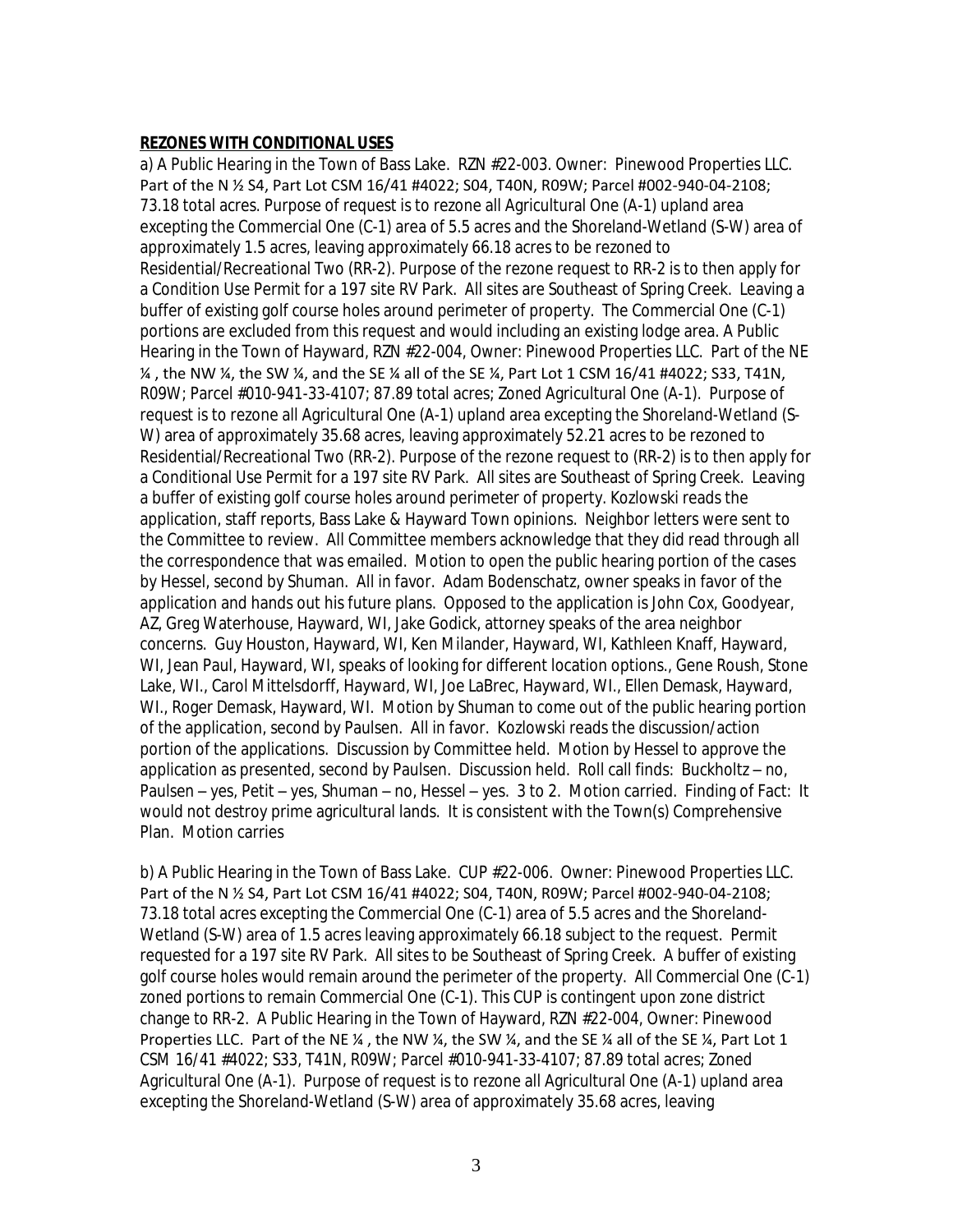approximately 52.21 acres to be rezoned to Residential/Recreational Two (RR-2). Purpose of the rezone request to (RR-2) is to then apply for a Conditional Use Permit for a 197 site RV Park. All sites are Southeast of Spring Creek. Leaving a buffer of existing golf course holes around perimeter of property. Kozlowski reads the applications, staff reports, Town(s) opinions. Neighbor letters were sent to the Committee to review. All Committee members acknowledge that they did read through all the correspondence that were emailed. Motion to open the public hearing portion of the application by Hessel, second by Petit. All in favor. Adam Bodenschatz, owner speaks in favor of the application. Gene Rousch, Stone Lake, WI, asks if applicant has agreed to all of the conditions? Bodenschatz – yes. Jake Godick, attorney has more suggestions for conditions. Linda Zillmer, Edgewater property owner speaks of substantial evidence. Ken Milander, Hayward, WI speaks of the Town of Bass Lake having no notice, environmental impacts and that he cares about the wild life and environment. Guy Houston, Hayward, WI, speaks against the application and wants to know if J. Hall, chairman signed the Town opinion? Kozlowski says yes. Attorney Chris Nelson, for property owners speaks of their concerns. Carol Mittlesdorf, Hayward, WI asks what can they do to change minds? Ken Milander, Hayward, WI speaks against. Motion to come out of the public hearing portion of the application, second by Shuman. All in favor. Kozlowski reads the discussion/action portion of the application. Discussion by Committee, Sorenson, and Kozlowski. Motion to approve the application with Town of Hayward conditions which includes all of the Town of Bass Lake conditions and possible conditions outlines in staff report. Second by Petit. Findings of fact: It would not be damaging to the others rights or property values. It would not be detrimental to ecology, wild life, wetlands or shorelands. It would not create an air quality, water supply, or pollution problem. It would not create topographical problems such as run off, drainage, erosion, flooding, or vegetative cover removal. It would not create traffic or highway access problems. It would not destroy prime agricultural lands. It would be compatible with the surrounding uses and the area, with the comprehensive plans. It would not create an objectionable view. Paulsen amends the CUP's #22-006 & #22-007 to include that the Conditional Use permit stay with the applicant, Hessel agrees to the amendment, Second by Petit. Roll call finds: Paulsen – yes, Petit – yes, Shuman – no, Hessel – yes, Buckholtz – no. Motion carries.

#### **NEW BUSINESS**

a) Bernard & Gerri Bara Certified Survey Map over existing County Plat. Requires Zoning Committee acceptance, conditional acceptance, or rejection. Kozlowski explains the map. Motion to approve by Paulsen, second by Shuman. All in favor. Motion carries.

b) Brodie Lane Estates - County Subdivision Plat. Preliminary Plat Review. Requires Zoning Committee acceptance, conditional acceptance, or rejection. Hessel abstains from vote on the Brodie Lane Plat. Motion by Shuman to approve the preliminary map to the final map, second by Paulsen. All in favor. Motion carries.

c) Brodie Lane Estates – County Subdivision Plat. Final Plat. Hessel abstains from vote on the Brodie Lane Plat. Motion by Buckholtz, to approve the final plat, second by Paulsen. All in favor. Motion carries.

## **ADJOURNMENT**